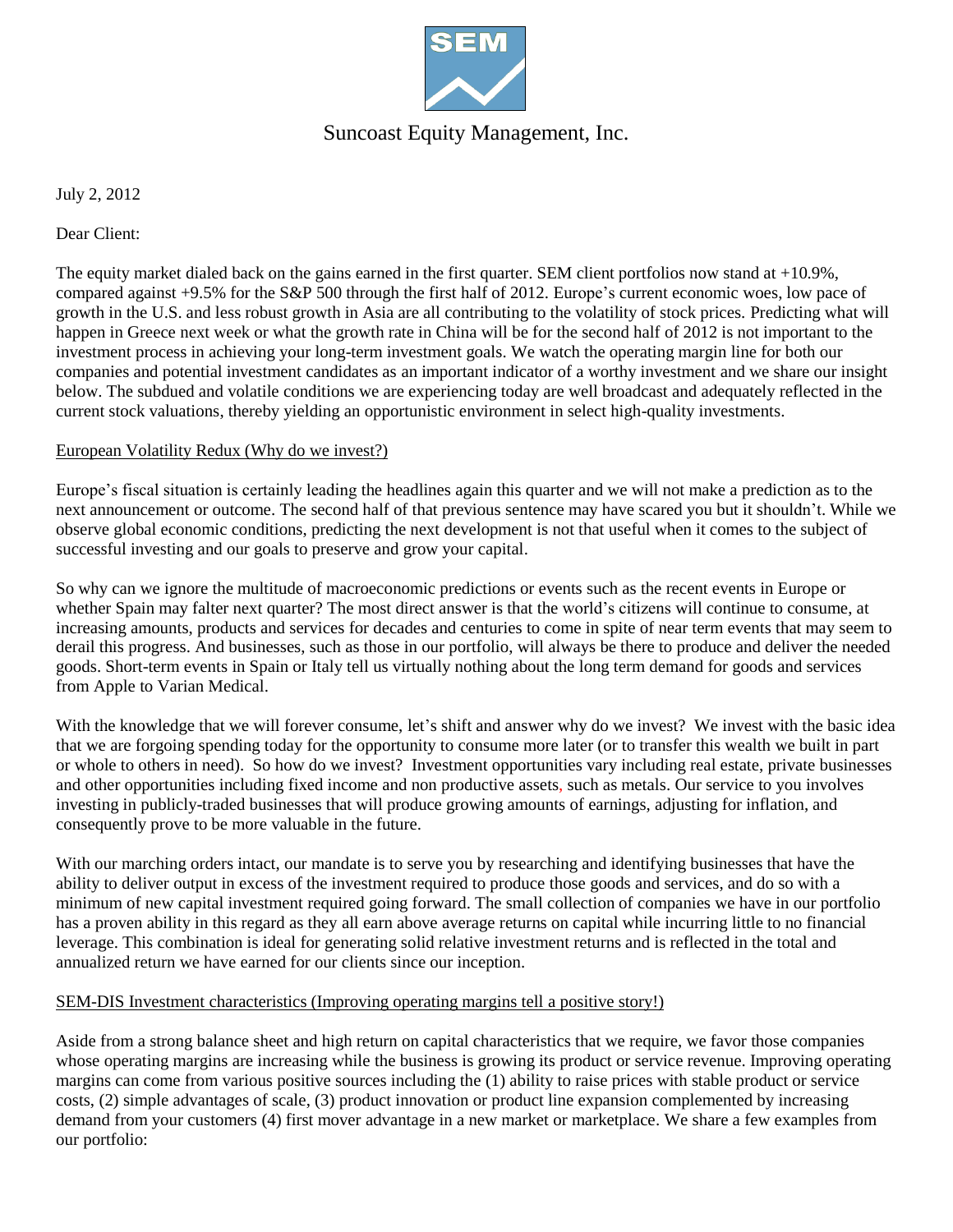| Company  | <b>Operating Margin</b> |       | <b>Stock Price</b> |              |
|----------|-------------------------|-------|--------------------|--------------|
|          | 2008                    | 2011  | 2008 midpoint      | <b>Today</b> |
| Apple    | 20.8%                   | 32.9% | \$139.70           | \$574.00     |
| Visa     | 46.9%                   | 62.5% | \$66.65            | \$123.87     |
|          | 2003                    | 2011  | 2003 midpoint      | <b>Today</b> |
| Grainger | 10.2%                   | 14.3% | \$94.70            | \$184.00     |
| McKesson | 1.7%                    | 2.3%  | \$29.85            | \$92.48      |

For the four companies above, which represents 25% of our portfolio, the powerful increase in operating margins, combined with sales growth, drives net profit growth for us as owners and consequently a higher stock valuation over time. You will immediately be struck by the difference in operating margins among these different businesses; so it is important to focus on the improvement rate. We would also emphasize that a slow and steady increase in operating margins over a longer period is just as positive, likely more so, than a sharp rise in a short period of time since it signals an enduring ability to keep it there for a sustainable time period. **Grainger's** operating margin improvement of 40% over 8 years is as investment noteworthy as **Apple's** 58% improvement over a much shorter time period.

In a competitive world, steady operating margins are also an accomplishment. So we are delighted to own several businesses in our portfolio that are skilled at managing their industry leading margins. Of course, operating margins don't grow to the sky and we are always on the look-out for signals of competitive threats that may reverse the direction and signal a business is losing some of the advantages.

### Portfolio Update and Margin of Safety

During the quarter we added **Express Scripts** (ESRX) to our portfolio and quickly brought it to a core portfolio weighting. ESRX is one of the largest pharmacy benefit managers in the U.S, especially following its recent acquisition of Medco. The company handles the drug benefit program for many employer health plans as they process and pay prescription drug claims. Consistent with our discussion above about the benefits of improving operating margins, we believe that ESRX's leadership in the consolidation of its industry will drive greater scale and higher margins for the company over at least the next few years. Similar to our investment in **McKesson**, ESRX also benefits from the widespread effort to contain health-care cost increases and the patent expirations trend for many brand name drugs.

*Margin of Safety* (MOS) is an important investment idea coined by the great investor Ben Graham. The MOS concept is practiced by a relative minority despite the popularity of the phrase and its endorsement by his greatest student, Warren Buffett. The main concept is to protect against a permanent loss of capital. Each of us from Ben Graham's intellectual village practices it in a slightly different method, but for us it boils down to a two-part analysis. First is the element of price to value, or what you pay for that ownership share in a business. Second the probability assessment that a business could suffer a significant economic blow. We sold the two companies in our portfolio, General Dynamics and Harris, that count on the U.S. Government as a meaningful customer. In the case of GD and HRS, it is the second part of the MOS analysis, or the unknown outcome of defense spending cuts, that concerns us. We also see the early stages of shifts to a different type of warfare including cyber attacks and alternate equipment protection/offense (unmanned drones). It is likely that GD and HRS will navigate through this challenging period because of a few of the reasons we were first attracted to both companies including installed base, solid financials etc. However, the murky outlook for a large part of their business weighs heavily and the **SEM-Disciplined investment system** (SEM-DIS) and our *Margin of Safety* principle in practice required us to disengage at this time.